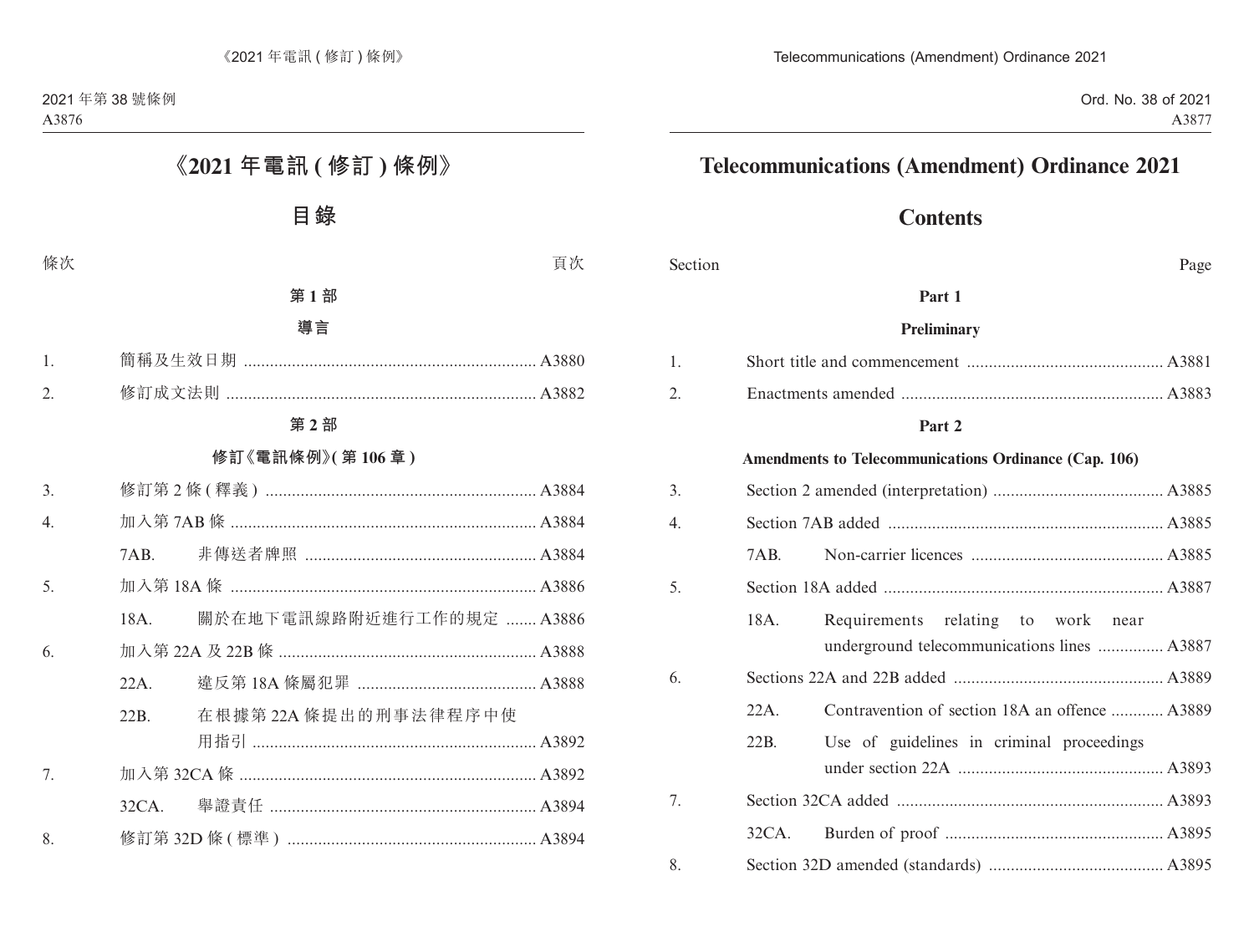#### Telecommunications (Amendment) Ordinance 2021

| Section | Page                                                      |
|---------|-----------------------------------------------------------|
| 9.      | Part 5C heading amended (appeals relating to section      |
|         |                                                           |
| 10.     |                                                           |
| 11.     | Section 32M amended (establishment and membership         |
|         |                                                           |
| 12.     | Section 32N amended (appeals to Appeal Board)  A3897      |
| 13.     | Section 32O amended (procedure and powers of Appeal       |
|         |                                                           |
| 14.     | Section 32P amended (privilege against disclosure)  A3901 |
| 15.     | Section 36C amended (Authority or court may impose        |
|         |                                                           |
| 16.     |                                                           |
|         | 45.<br>Transitional<br>and savings provisions-            |
|         | Telecommunications (Amendment) Ordinance                  |
|         |                                                           |
|         | $\mathbf{D}$ and $\mathbf{A}$                             |

#### **Part 3**

#### **Consequential Amendment to Communications Authority Ordinance (Cap. 616)**

17. Section 23 amended (offence to give or disclose information obtained or received officially) .......................... A3907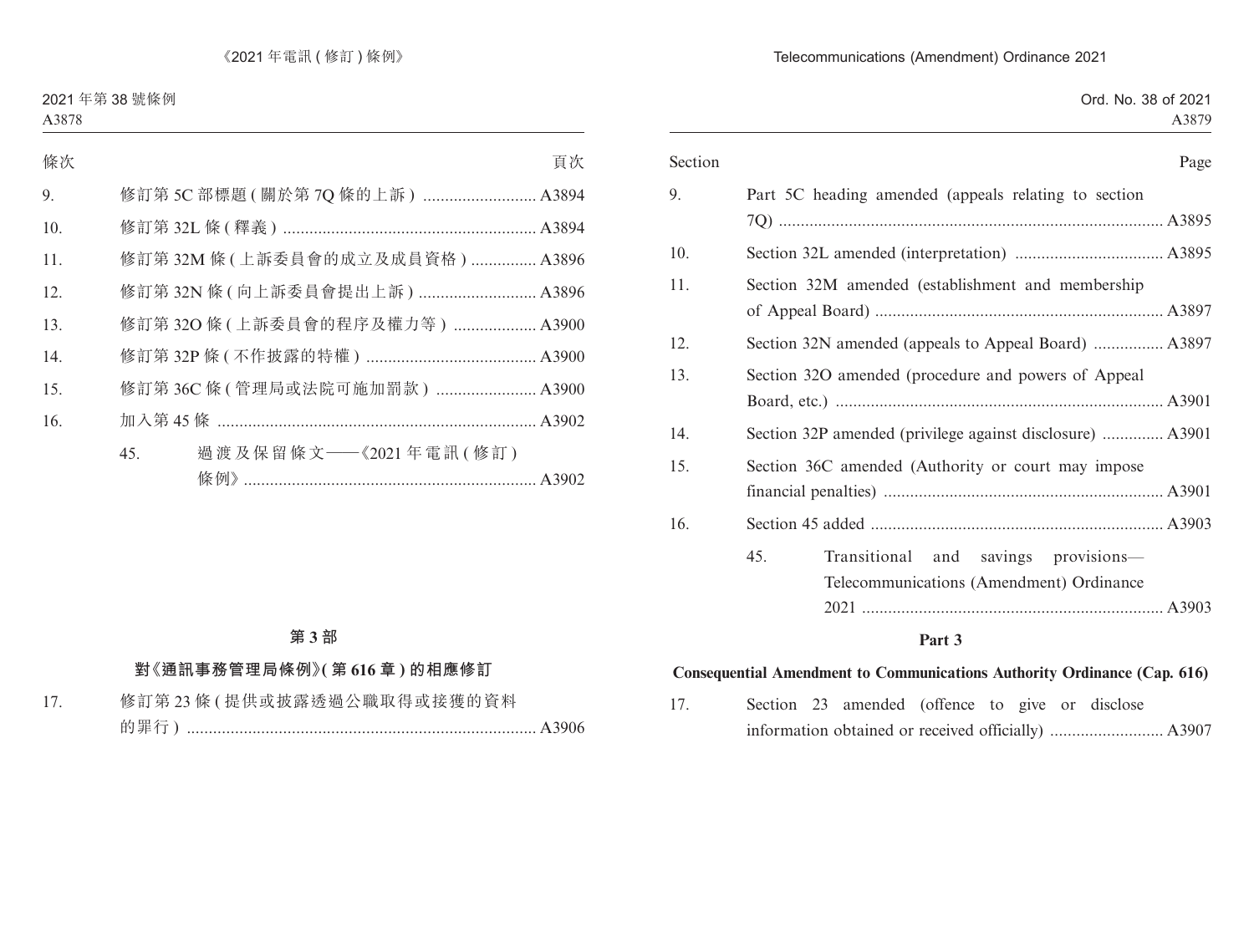Part 1 Section 1 Ord. No. 38 of 2021 A3881

#### **HONG KONG SPECIAL ADMINISTRATIVE REGION**

#### ORDINANCE NO. 38 OF 2021



Carrie LAM Chief Executive 28 October 2021

 $[$   $]$ 

An Ordinance to amend the Telecommunications Ordinance to provide for non-carrier licences, requirements relating to work near underground telecommunications lines and related offences; to confine certain objectives of technical regulation to telecommunications matters; to cover new appeal subject matters; to make minor textual amendments; and to provide for related matters.

Enacted by the Legislative Council.

# **Part 1**

# **Preliminary**

#### **1. Short title and commencement**

- (1) This Ordinance may be cited as the Telecommunications (Amendment) Ordinance 2021.
- (2) This Ordinance comes into operation on a day to be appointed by the Secretary for Commerce and Economic Development by notice published in the Gazette.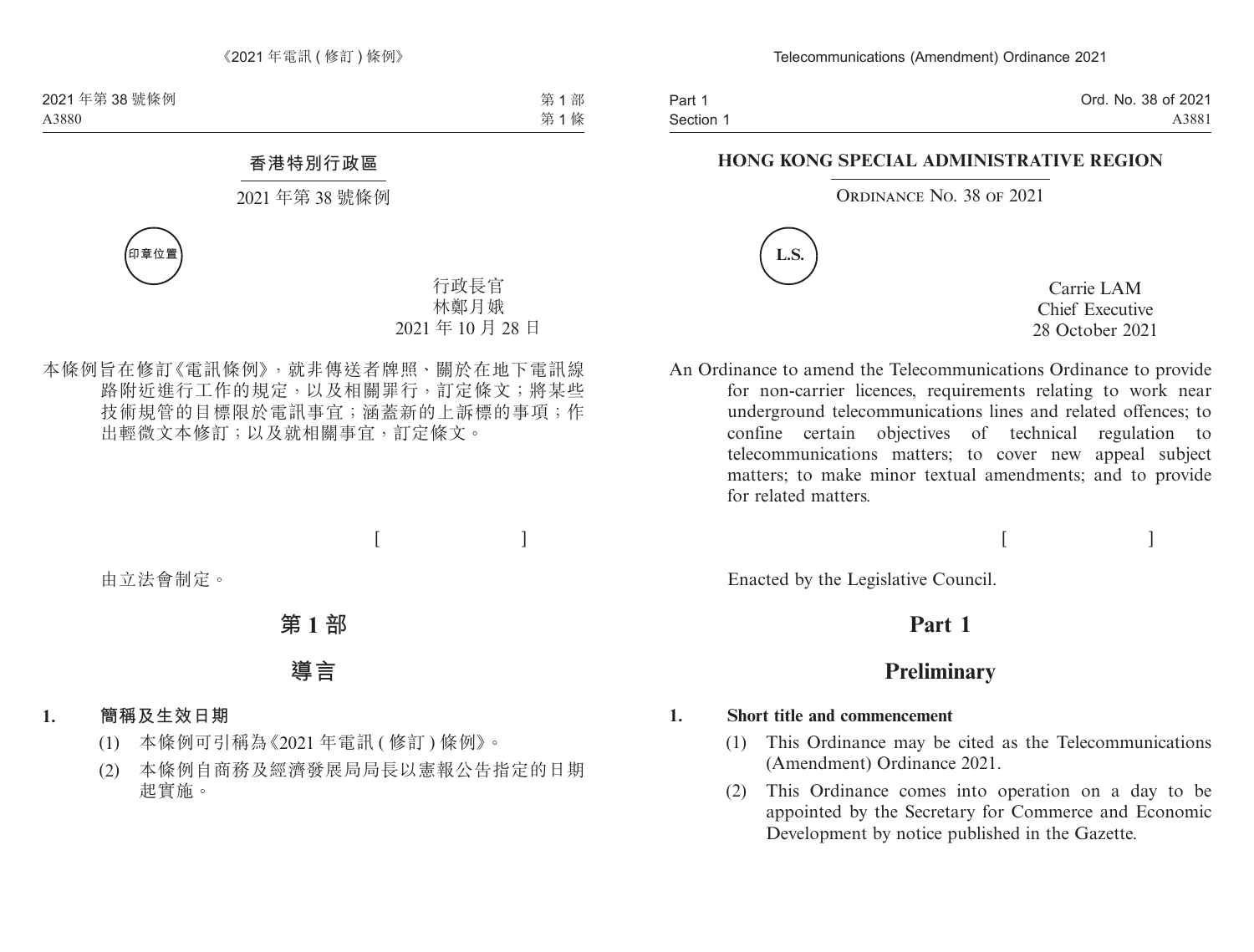| Part 1    | Ord. No. 38 of 2021 |
|-----------|---------------------|
| Section 2 | A3883               |

### **2. Enactments amended**

The enactments specified in Parts 2 and 3 are amended as set out in those Parts.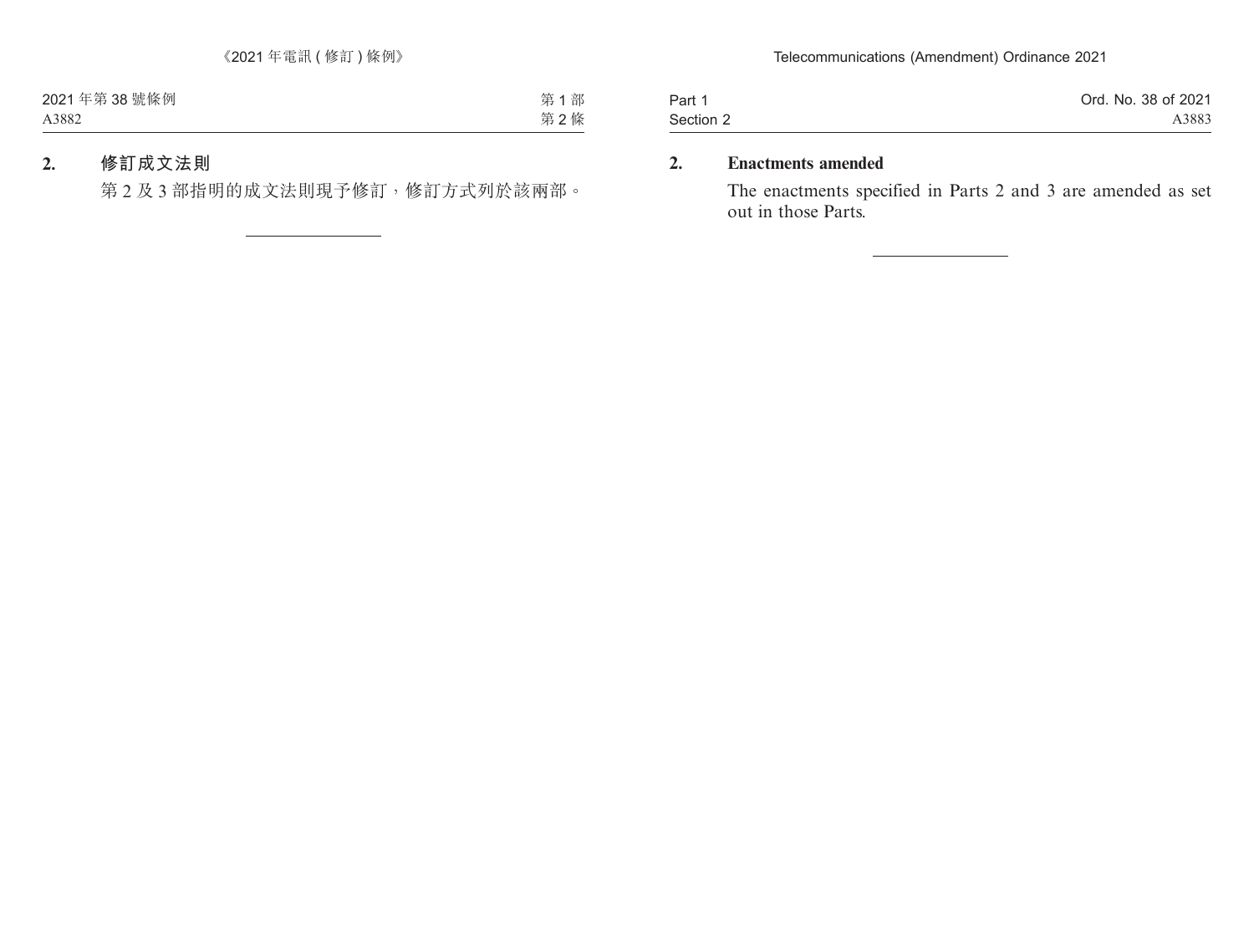Part 2 Section 3 Ord. No. 38 of 2021 A3885

# **Part 2**

# **Amendments to Telecommunications Ordinance (Cap. 106)**

#### **3. Section 2 amended (interpretation)**

Section 2(1)—

#### **Add in alphabetical order**

- "*operative guideline* (有效指引), in relation to an act or omission, means a guideline issued by the Authority under section 6D that is in force at the time of the act or omission;
- *underground telecommunications line* (地下電訊線路) means a telecommunications line located below ground level in any land that is not seabed;".

#### **4. Section 7AB added**

After section 7A—

#### **Add**

#### "**7AB. Non-carrier licences**

- (1) The Secretary may by notice published in the Gazette specify a licence as a non-carrier licence.
- (2) A notice published under subsection (1) is not subsidiary legislation.
- (3) In this section—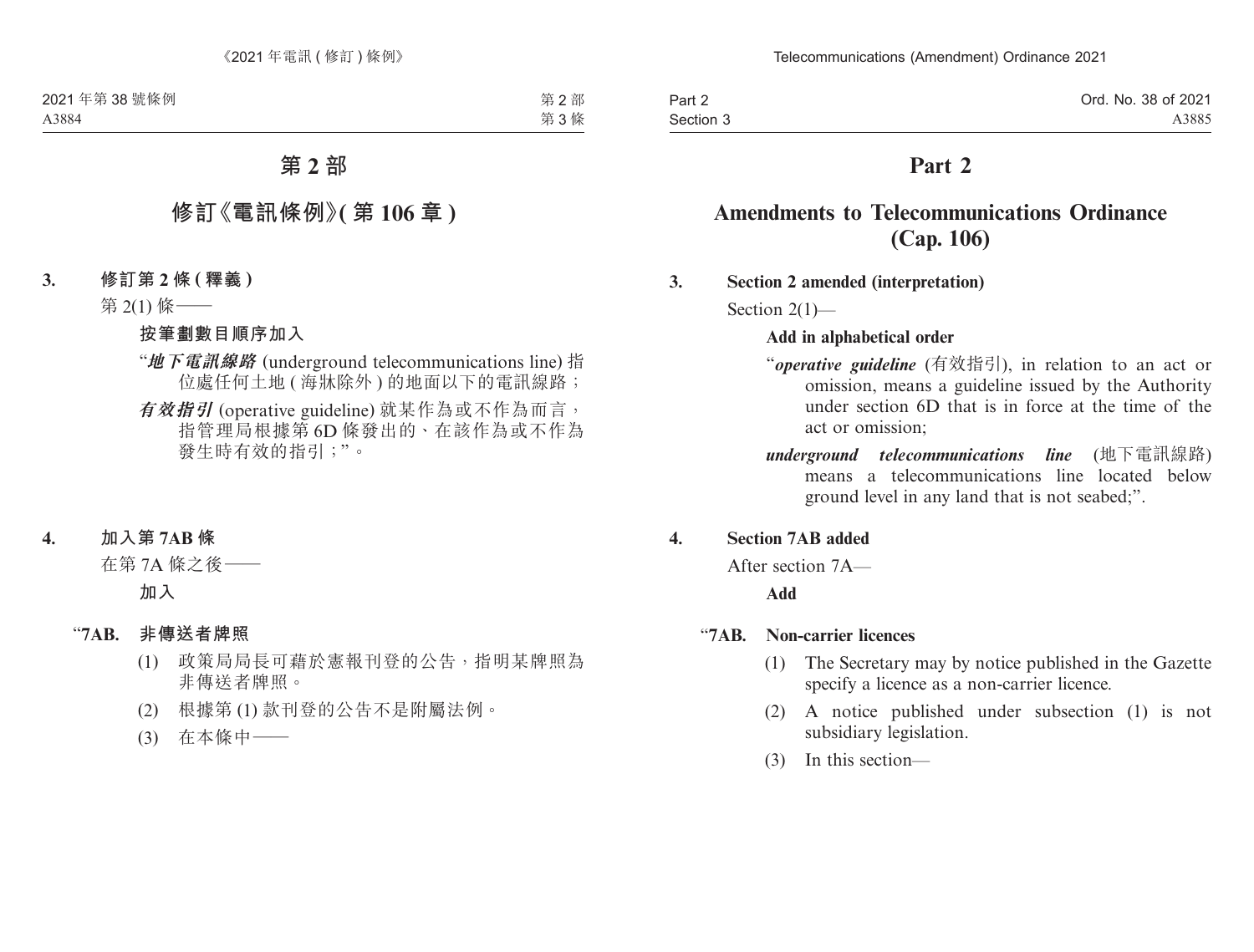| Part 2    | Ord. No. 38 of 2021 |
|-----------|---------------------|
| Section 5 | A3887               |

- *non-carrier licence* (非傳送者牌照) means a licence issued for the establishment or maintenance of a telecommunications network, or telecommunications system, for carrying communications between locations within Hong Kong to provide a restrictive telecommunications service;
- *restrictive telecommunications service* (受局限電訊服務) means a telecommunications service that is more restrictive, in terms of the geographical coverage, scope, scale or customer base of the service, than one authorized to be provided under a carrier licence.".

#### **5. Section 18A added**

After section 18—

**Add**

#### "**18A. Requirements relating to work near underground telecommunications lines**

- (1) A person must not carry out, or cause or permit another to carry out, any work below ground level near an underground telecommunications line, unless the person takes, before the work begins, all reasonable steps to ascertain—
	- (a) whether any underground telecommunications line exists within or near the proposed work site; and
	- (b) if so—the alignment and depth of the line.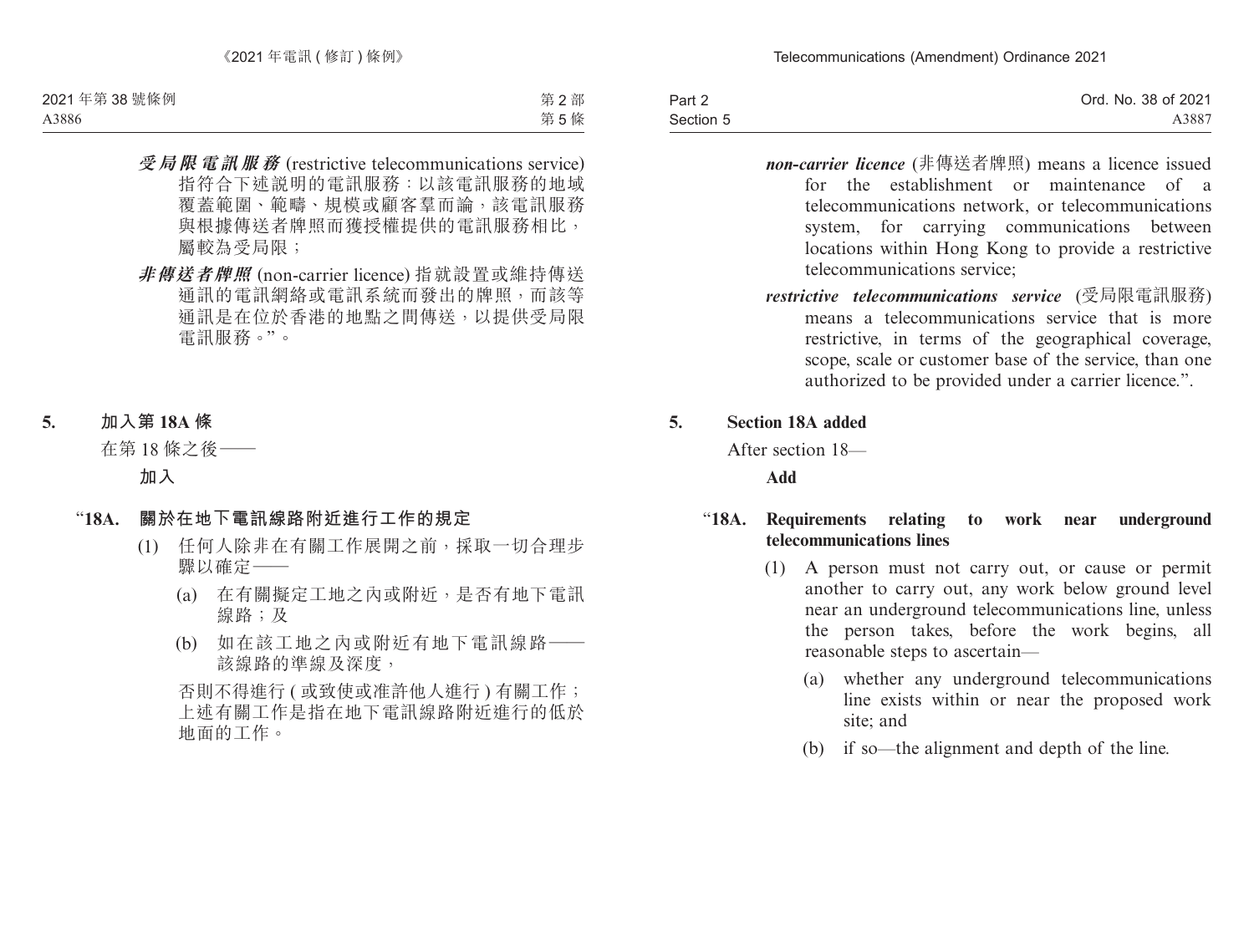| Part 2    | Ord. No. 38 of 2021 |
|-----------|---------------------|
| Section 6 | A3889               |

- (2) If a person carries out, or causes or permits another to carry out, any work below ground level at a work site within which, or near which, an underground telecommunications line exists, the person must ensure that all reasonable measures are taken to prevent—
	- (a) any damage to the line; or
	- (b) any interruption to a telecommunications service,

arising from the work.".

#### **6. Sections 22A and 22B added**

After section 22—

**Add**

#### "**22A. Contravention of section 18A an offence**

- (1) A person who contravenes section 18A(1) commits an offence and is liable on conviction to a fine at level 4 and to imprisonment for 6 months.
- (2) A person who contravenes section 18A(2) commits an offence and is liable on conviction—
	- (a) if the contravention results in an interruption to a telecommunications service—to a fine of \$200,000 and to imprisonment for 12 months; or
	- (b) in any other case—to a fine at level 4 and to imprisonment for 6 months,

and, in the case of a continuing offence, to a further fine of \$10,000 for every day during which the offence continues.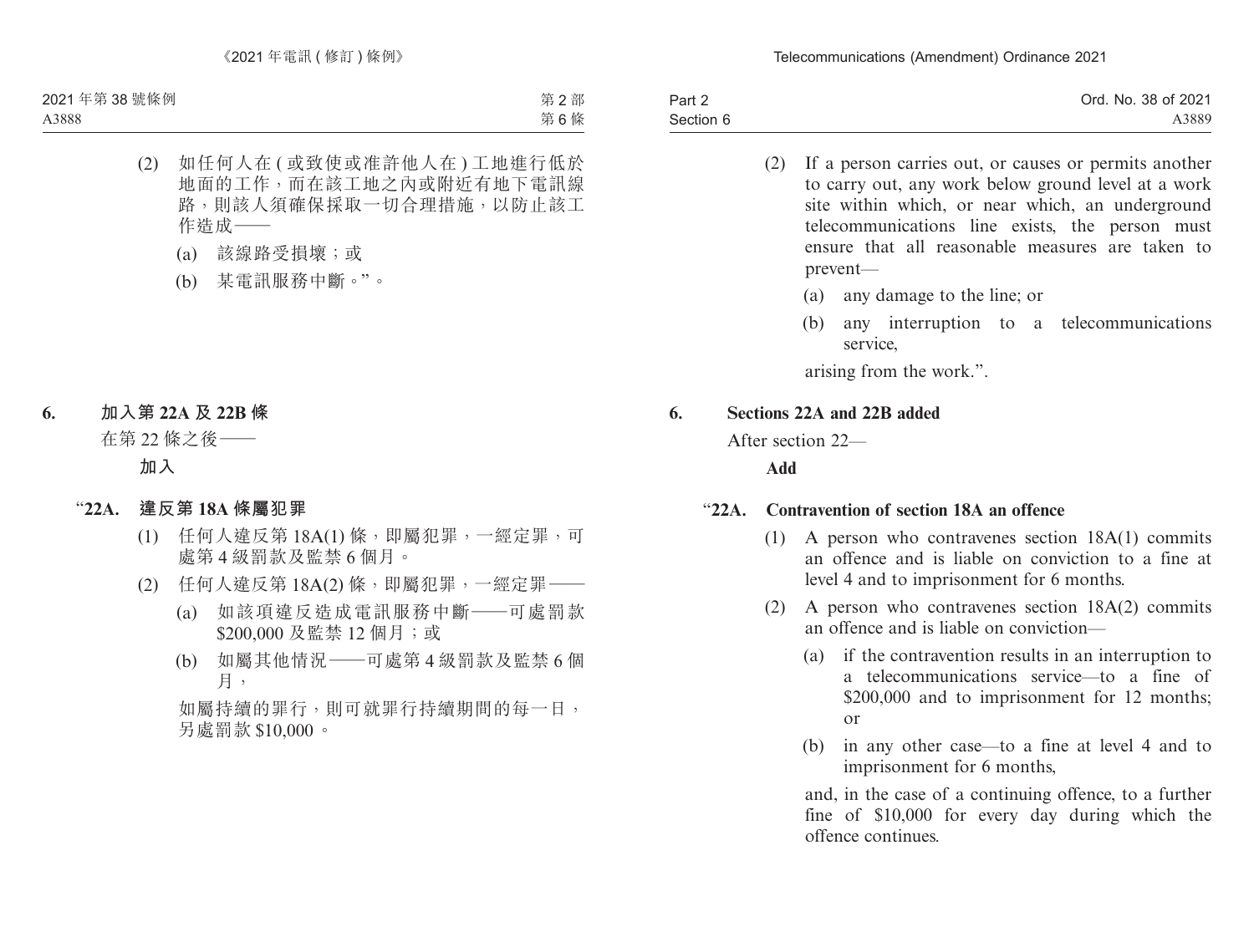Telecommunications (Amendment) Ordinance 2021

| Part 2    | Ord. No. 38 of 2021 |
|-----------|---------------------|
| Section 6 | A3891               |

- (3) In proceedings against a person for an offence under subsection (1), it is for the person to show that the person took, before the work began, all reasonable steps to ascertain—
	- (a) whether any underground telecommunications line existed at the time within or near the proposed work site; and
	- (b) if so—the alignment and depth of the line.
- (4) For the purposes of subsection (3), if the person shows that the person complied with an operative guideline relating to taking reasonable steps as referred to in section 18A(1), the person is taken to have shown that the person took all reasonable steps.
- (5) In proceedings against a person for an offence under subsection (2), it is a defence for the person to show that the person complied with an operative guideline relating to taking reasonable measures as referred to in section 18A(2).
- (6) Also, it is a defence for the person charged with an offence under subsection (2) to show that—
	- (a) the person took, before the work began, all reasonable steps for the purposes of section 18A(1); and
	- (b) any failure to take all reasonable measures for the purposes of section 18A(2) was due to reliance on information provided by the licensee authorized to place and maintain the underground telecommunications line concerned.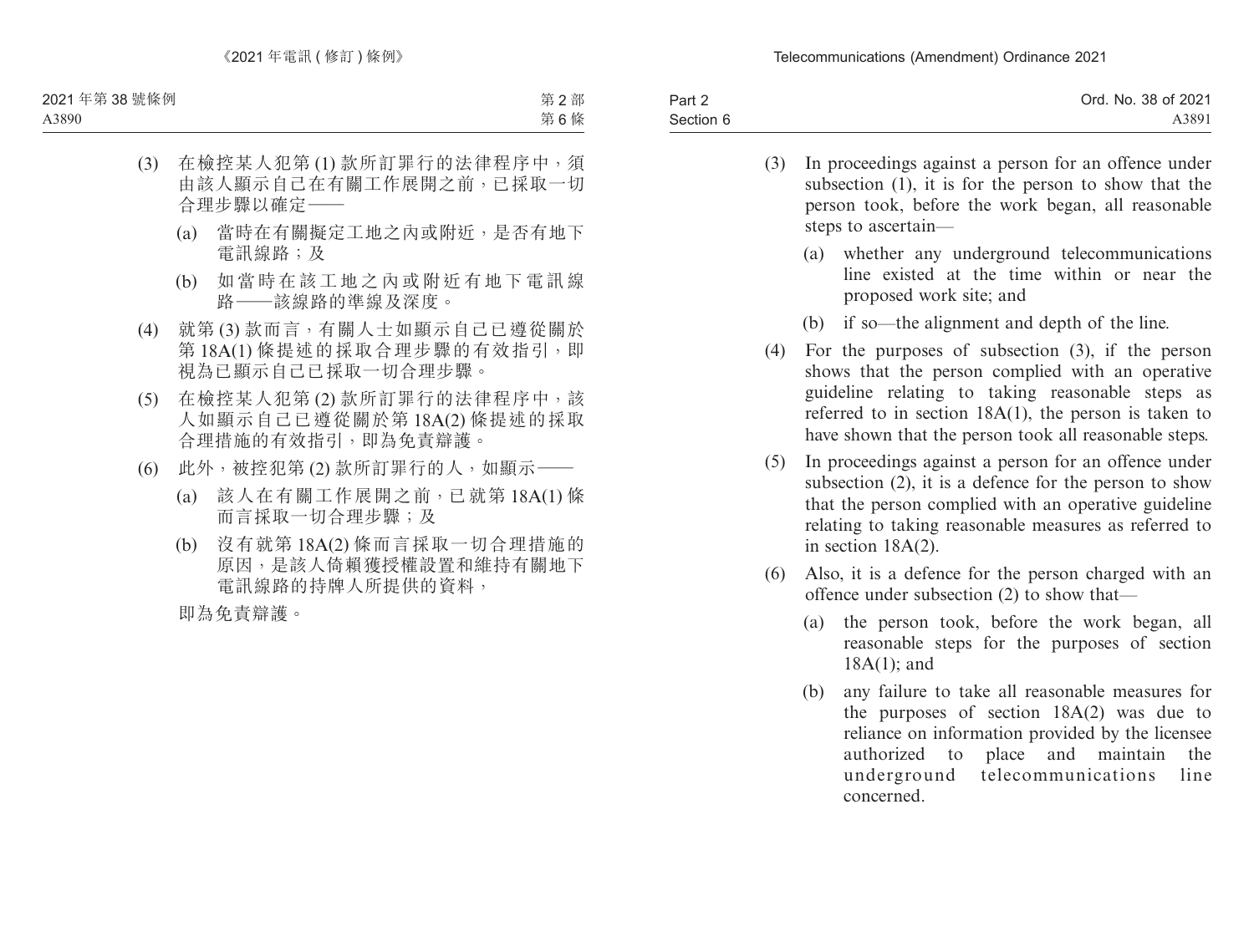| Part 2    | Ord. No. 38 of 2021 |
|-----------|---------------------|
| Section 7 | A3893               |

#### **22B. Use of guidelines in criminal proceedings under section 22A**

- (1) This section applies in relation to criminal proceedings before a magistrate or a court in which a person is alleged to have committed an offence under section  $22A(1)$  or  $(2)$ .
- (2) A provision of an operative guideline that appears to the magistrate or the court to be relevant to the alleged offence is admissible in evidence in the proceedings.
- $(3)$  Also, if
	- (a) a provision of the operative guideline appears to the magistrate or the court to be relevant to a matter that the prosecution must prove in order to establish the offence; and
	- (b) the prosecution has proved that the person failed to comply with the provision at the relevant time,

the prosecution may rely on the failure as tending to prove the matter.

(4) However, subsection (3) does not apply if the person shows that, for the matter referred to in subsection (3)(a), a requirement alleged to have been contravened was complied with other than by complying with the provision of the operative guideline.".

#### **7. Section 32CA added**

Part 5, after section 32C—

**Add**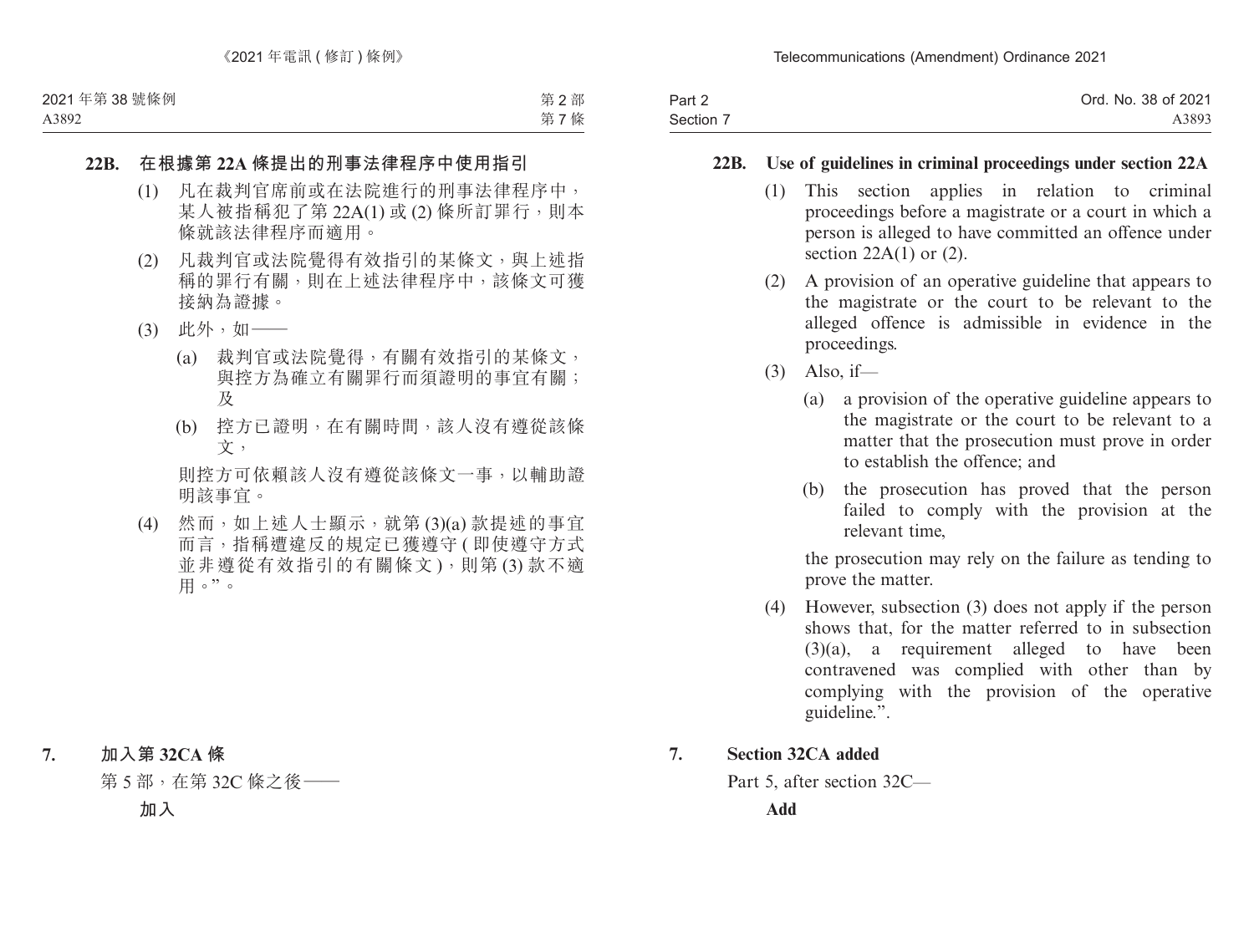| Part 2    | Ord. No. 38 of 2021 |
|-----------|---------------------|
| Section 8 | A3895               |

#### "**32CA. Burden of proof**

A person is taken to have shown a matter that needs to be shown under section 22A(3), (4), (5) or (6) or 22B(4) if—

- (a) there is sufficient evidence to raise an issue with respect to the matter; and
- (b) the contrary is not proved by the prosecution beyond reasonable doubt.".

#### **8. Section 32D amended (standards)**

(1) Section 32D(1)—

### **Repeal paragraph (iii)**

#### **Substitute**

- "(iii) to control the level of non-ionizing electromagnetic radiation that is allowed to be emitted by telecommunications apparatus;".
- (2) Section 32D(1)(iv), after "standards"—

#### **Add**

"in respect of telecommunications functions".

#### **9. Part 5C heading amended (appeals relating to section 7Q)**

- Part 5C, heading—
	- **Repeal**

"**Relating to Section 7Q**".

## **10. Section 32L amended (interpretation)**

(1) Section 32L, definition of *appeal*, after "32N(1)"— **Add** "or  $(1D)$ ".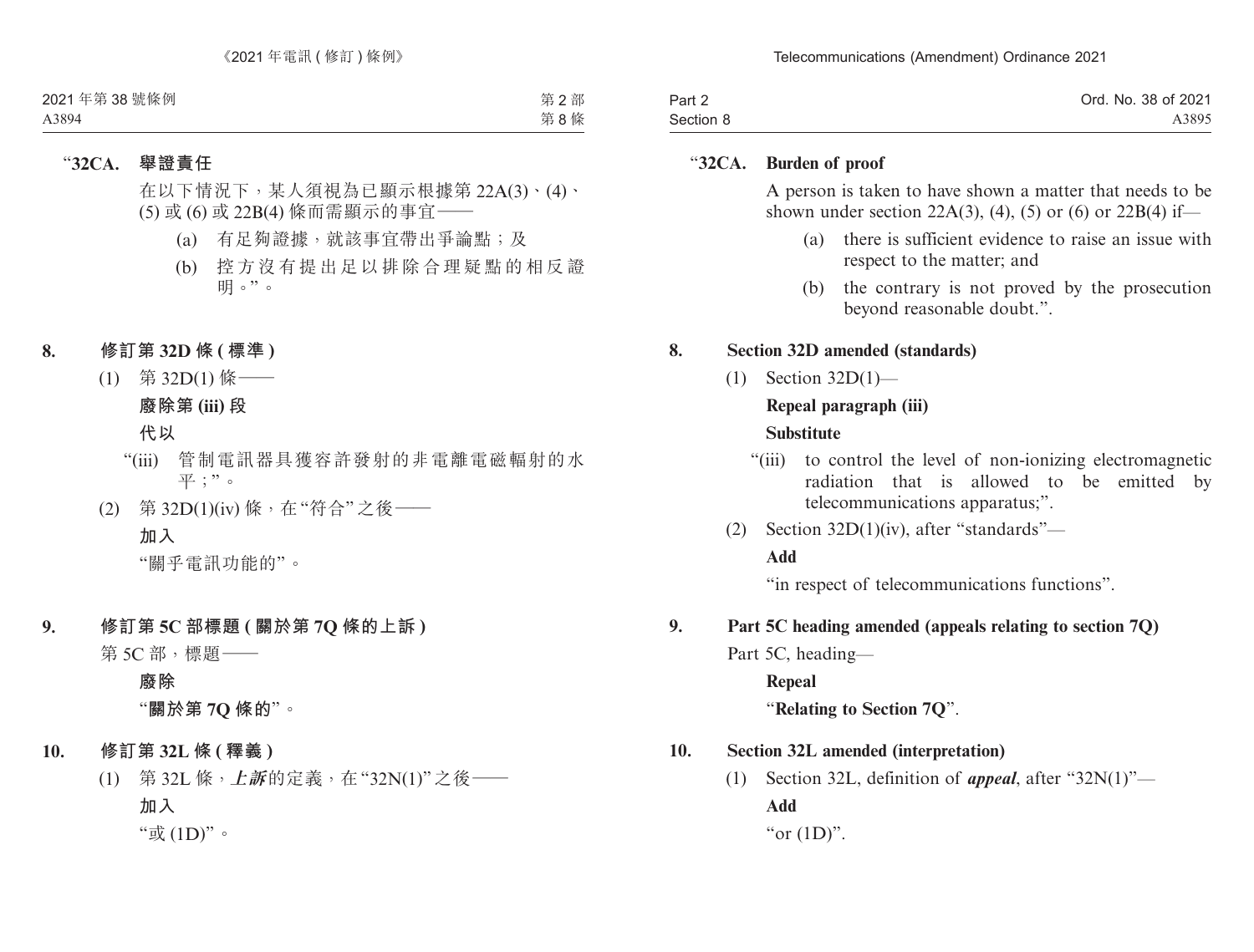| Part 2     | Ord. No. 38 of 2021 |
|------------|---------------------|
| Section 11 | A3897               |

(2) Section 32L, definition of *Appeal Board*— **Repeal**

"(Competition Provisions)".

(3) Section 32L—

**Repeal the definition of** *appeal subject matter* **Substitute**

"*appeal subject matter* (標的事項) means the subject of an appeal;".

### **11. Section 32M amended (establishment and membership of Appeal Board)**

(1) Section 32M, Chinese text, heading—

**Repeal** "**成立**"

**Substitute**

"**設立**".

(2) Section 32M—

**Repeal subsection (1)**

## **Substitute**

"(1) An appeal board is established with the name "Telecommunications Appeal Board" in English and "電訊上訴委員會" in Chinese.".

## **12. Section 32N amended (appeals to Appeal Board)**

Before section 32N(2)—

**Add**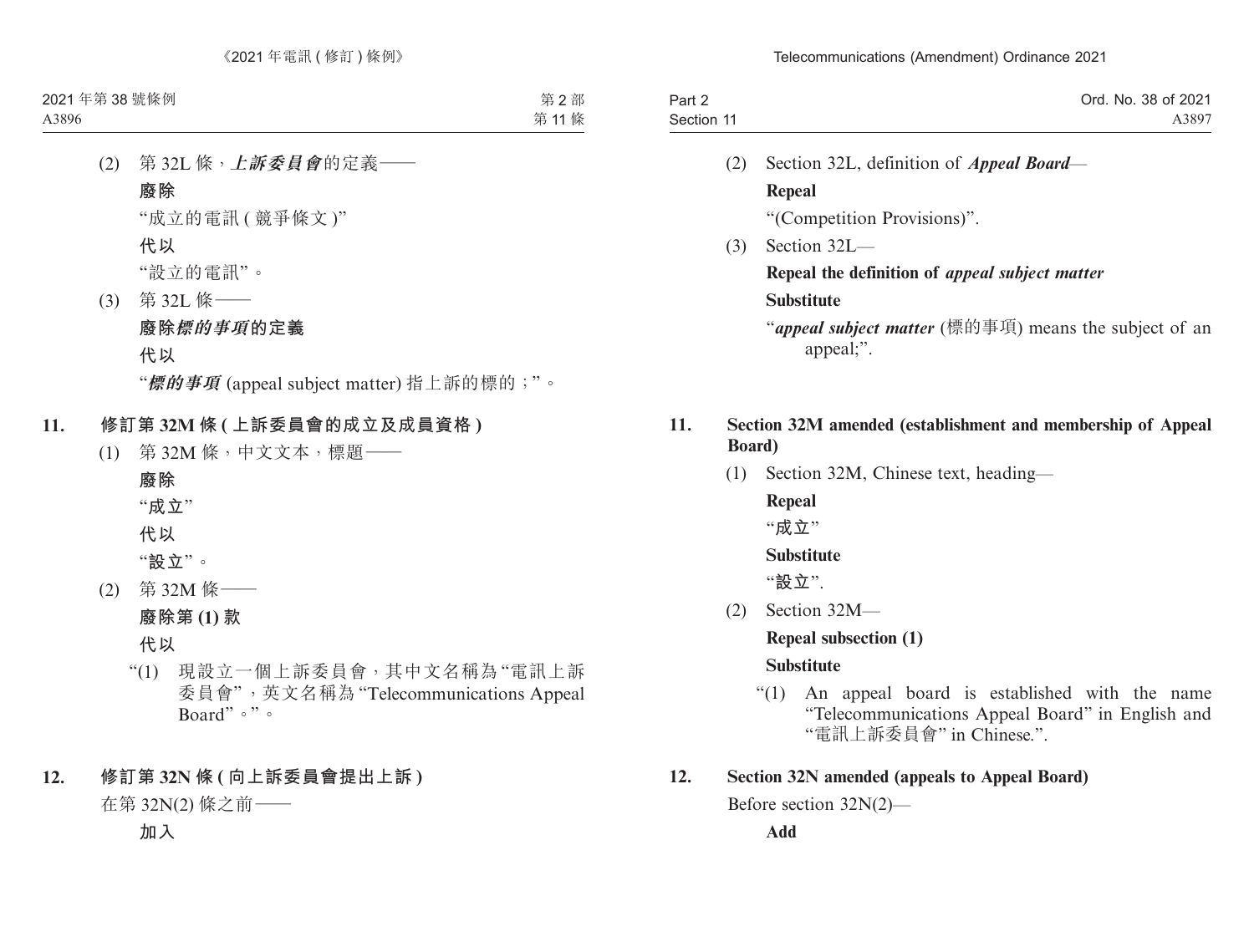| Part 2     | Ord. No. 38 of 2021 |
|------------|---------------------|
| Section 12 | A3899               |

- " $(1D)$  Also, a person aggrieved by—
	- (a) a decision of the Authority to refuse to issue under section 7(5) a licence other than an exclusive licence;
	- (b) a decision of the Authority to refuse to consent under section 7F(3) to the combining of telecommunications services;
	- (c) a decision of the Authority to revoke under section  $32K(2)$  a certificate of competency;
	- (d) a decision of the Authority to suspend or revoke under section  $32K(5)$  an authority to operate;
	- (e) a decision of the authority concerned to cancel, withdraw or suspend under section 34(4) a licence, permit, permission or consent;
	- (f) a determination of the Authority under section 36A(1) on the terms and conditions of interconnection;
	- (g) a direction by the Authority under section 36AA(1) to coordinate and cooperate;
	- (h) a direction by the Authority under section  $36B(1);$
	- (i) a requirement by the Authority under section  $36C(1)$  or (2) to pay a financial penalty; or
	- (j) a requirement by the Authority under section 36C(3A) to disclose information or publish corrective advertisements,

may appeal to the Appeal Board against the decision, determination, direction or requirement.".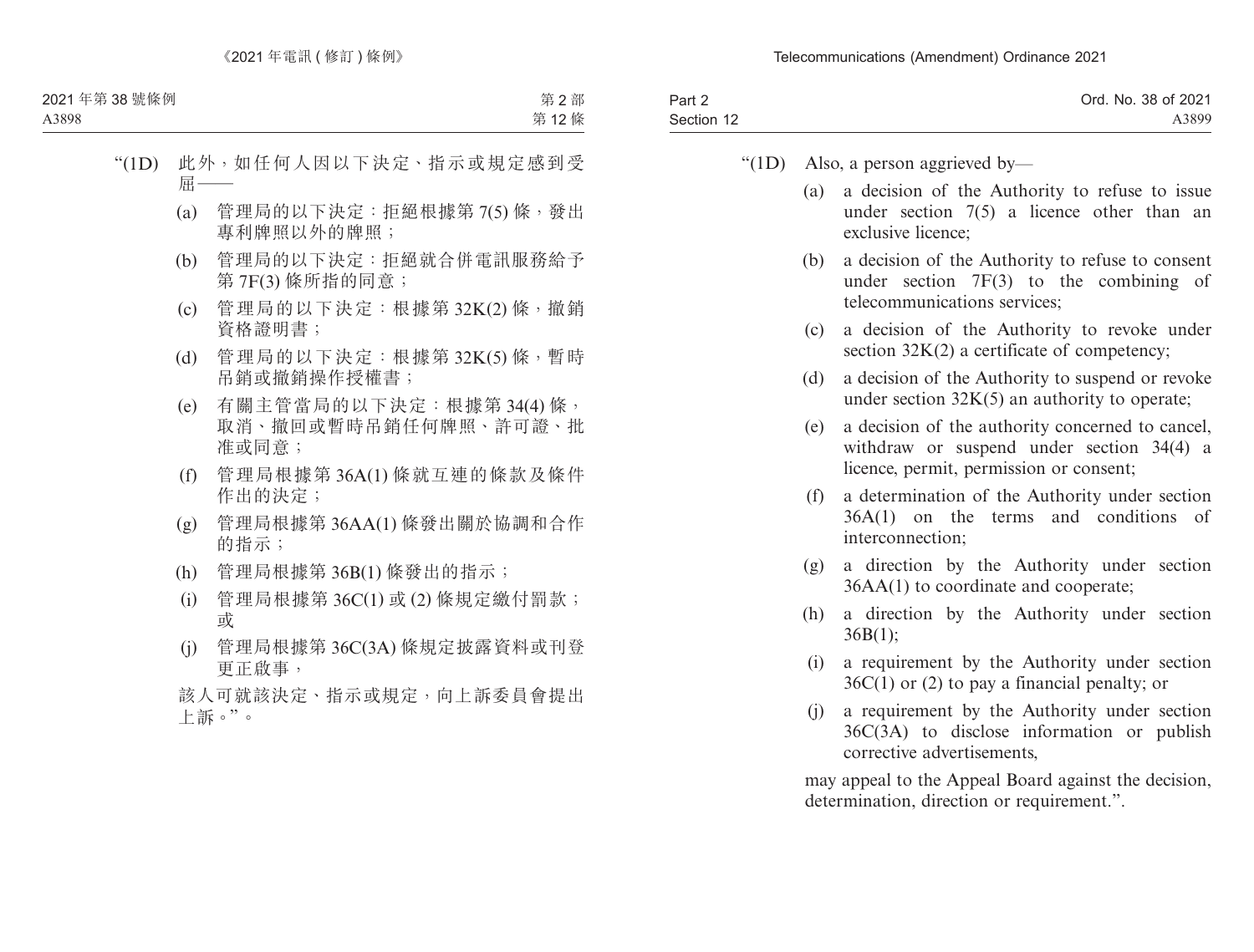| Part 2     | Ord. No. 38 of 2021 |
|------------|---------------------|
| Section 13 | A3901               |

#### **13. Section 32O amended (procedure and powers of Appeal Board, etc.)**

Section 32O(2)—

#### **Repeal**

"at any time before the opinion, determination, direction, decision, sanction or remedy referred to in section 32N(1)"

#### **Substitute**

"or the authority concerned at any time before the opinion, determination, direction, decision, sanction, remedy or requirement referred to in section 32N(1) or  $(1D)$ ".

### **14. Section 32P amended (privilege against disclosure)**

Section 32P, after "Authority"—

#### **Add**

"(or the authority concerned)".

## **15. Section 36C amended (Authority or court may impose financial penalties)**

Section 36C(3A)(b), Chinese text—

#### **Repeal**

"啓示" (wherever appearing)

#### **Substitute**

"啟事".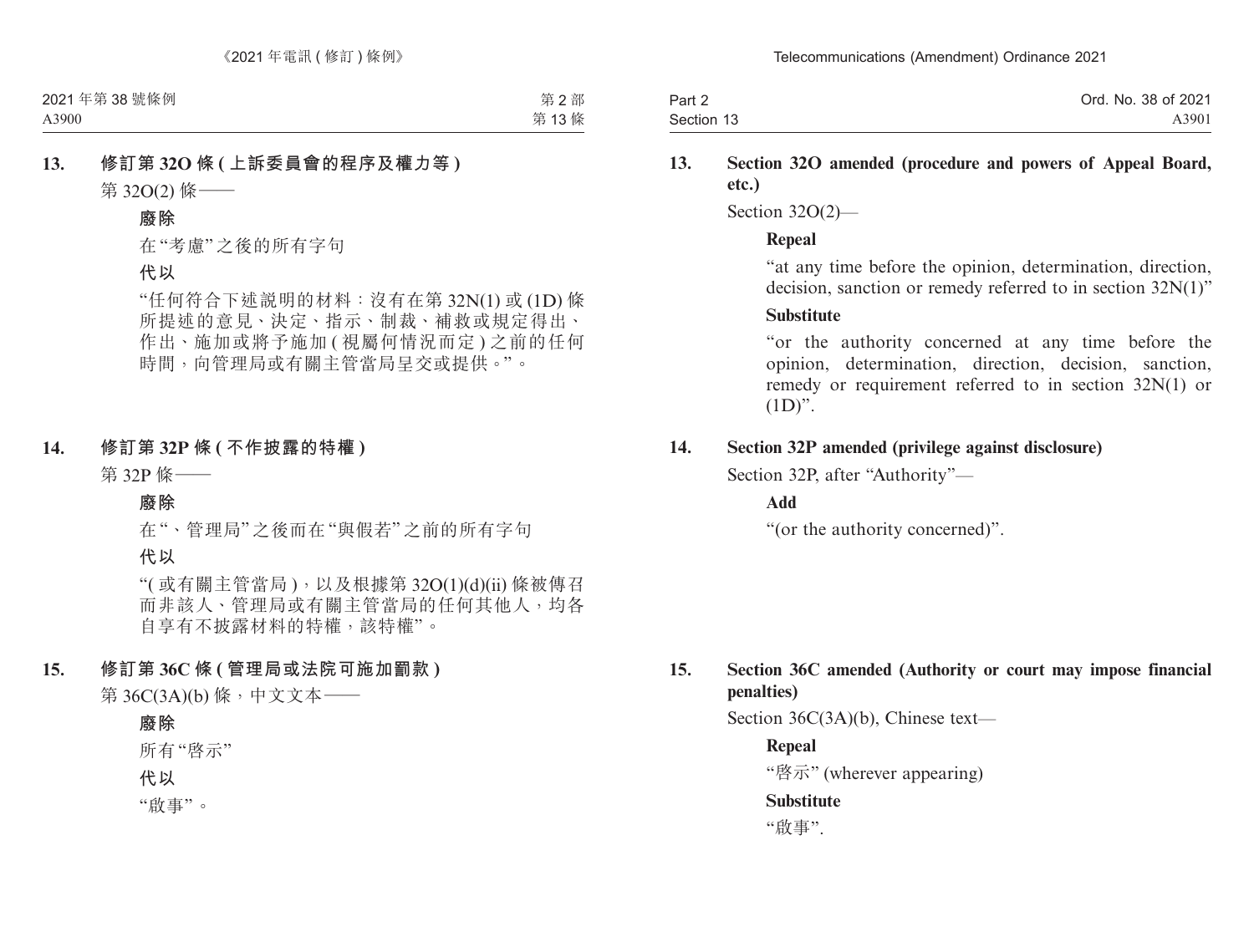| Part 2     | Ord. No. 38 of 2021 |
|------------|---------------------|
| Section 16 | A3903               |

#### **16. Section 45 added**

After section 44—

**Add**

#### "**45. Transitional and savings provisions—Telecommunications (Amendment) Ordinance 2021**

- (1) An act or thing that—
	- (a) has been done before the commencement date in the exercise of a power, or performance of a function or duty, by the former Appeal Board under the pre-amended Ordinance; and
	- (b) is in force immediately before the commencement date,

continues to be in force on or after the commencement date as if the 2021 Amending Ordinance had not been enacted.

- (2) An appeal that is pending immediately before the commencement date is to be dealt with by the new Appeal Board under this Ordinance as amended by the 2021 Amending Ordinance on or after the commencement date.
- (3) Section 32N(1D) applies only in relation to a decision, determination or requirement made, or a direction issued, on or after the commencement date.
- (4) In this section—
- *2021 Amending Ordinance* (《2021年修訂條例》) means the Telecommunications (Amendment) Ordinance 2021 (38 of 2021);
- *commencement date* (生效日期) means the date on which the 2021 Amending Ordinance comes into operation;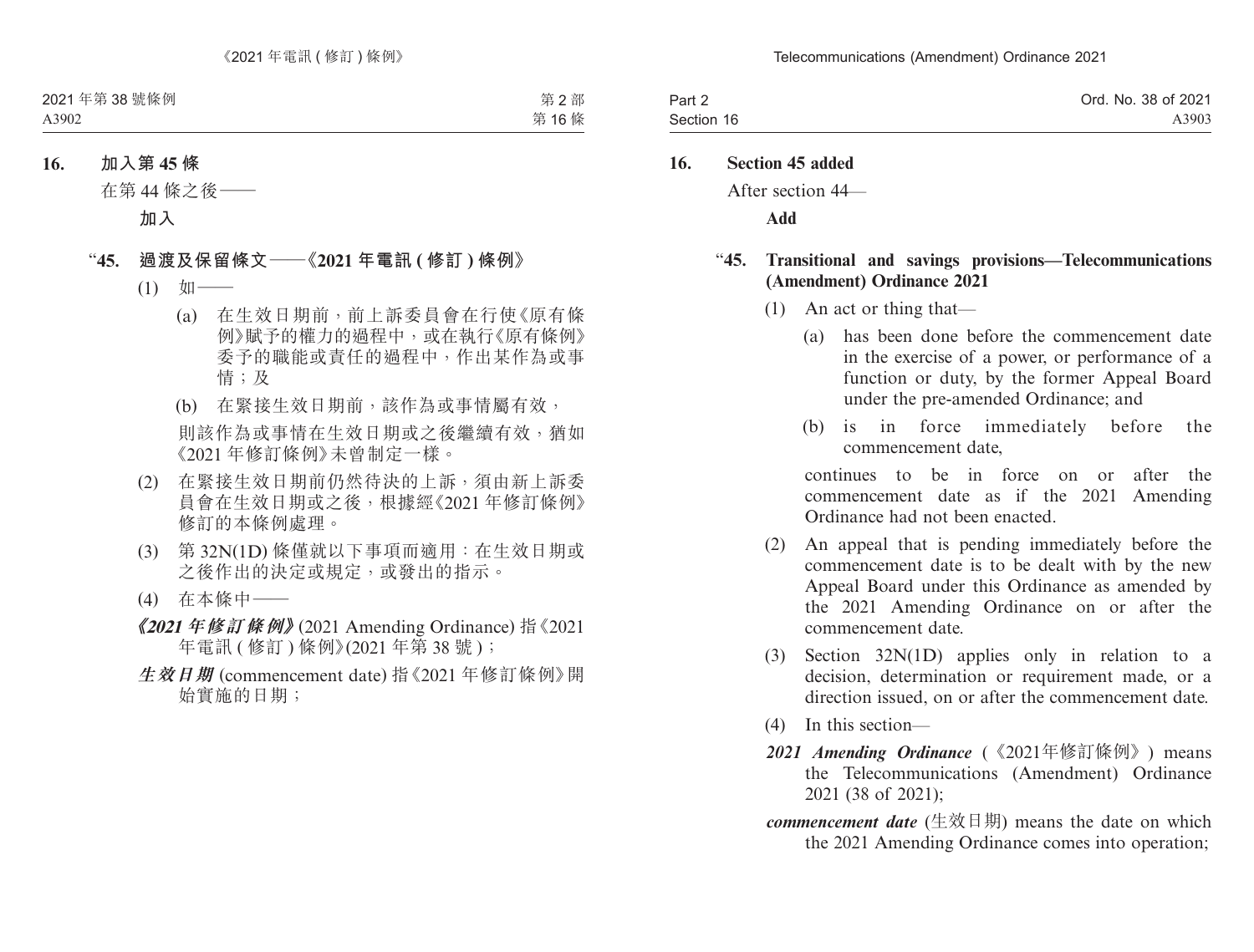| Part 2     | Ord. No. 38 of 2021 |
|------------|---------------------|
| Section 16 | A3905               |

- *former Appeal Board* (前上訴委員會) means the Appeal Board as defined by section 32L of the pre-amended Ordinance;
- *new Appeal Board* (新上訴委員會) means the Appeal Board as defined by section 32L as amended by the 2021 Amending Ordinance;
- *pre-amended Ordinance* (《原有條例》) means this Ordinance as in force immediately before the commencement date.".